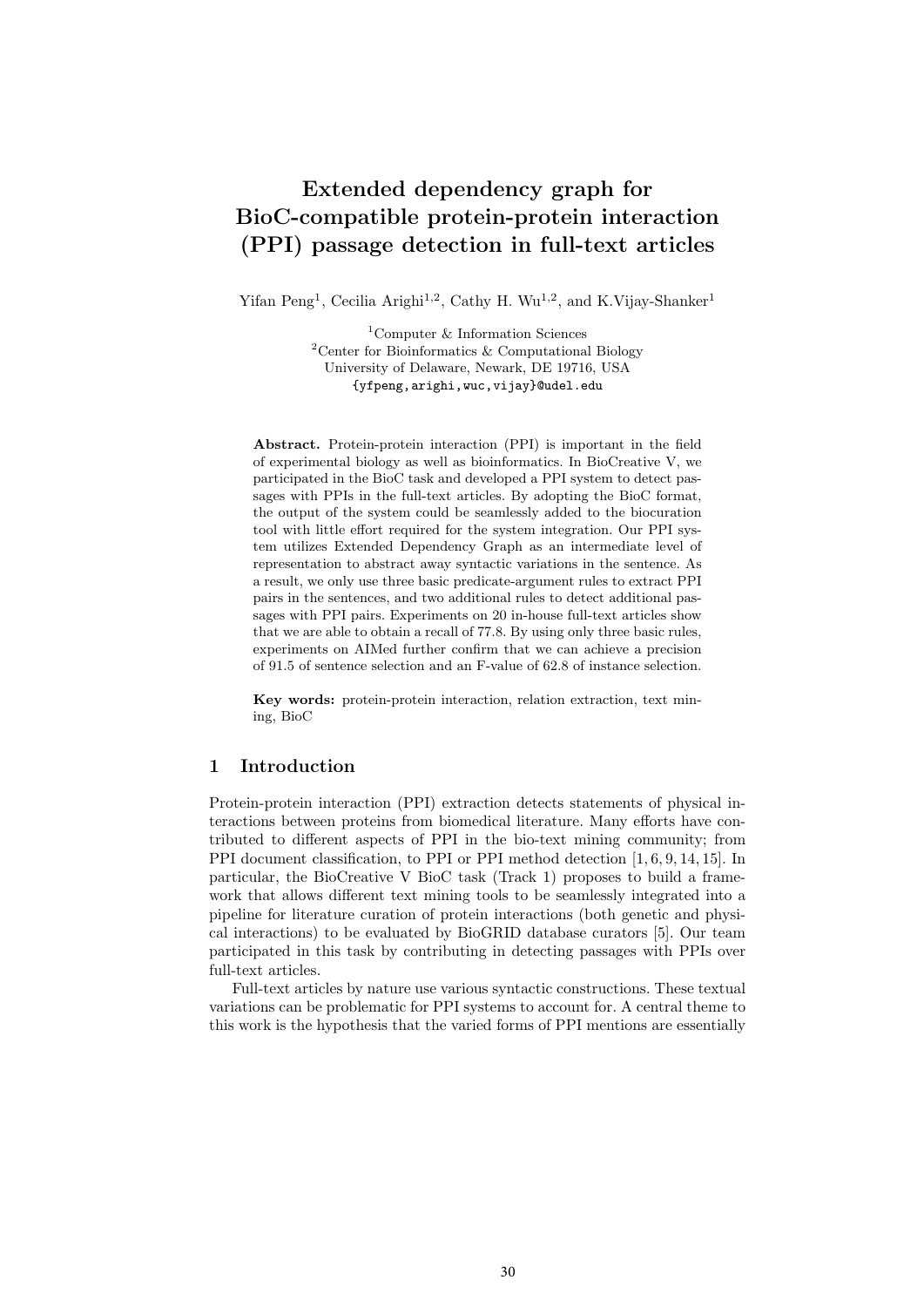

Fig. 1: Sample EDG with an active (a), passive (b), or normalized (c) verb.

due to certain syntactic structural complexities. By capturing regularities underlying these complexities, we can build a system where the extraction patterns are kept simple.

We have recently proposed a novel text representation, the Extended Dependency Graph (EDG) that abstracts away certain text variations [11]. EDG not only considers syntactic dependencies between words in a sentence, but also utilizes information beyond syntax to capture different dependencies. In particular, EDG adds numbered arguments in the dependency graph to provide consistent argument labels across different textual forms. For example, Fig. 1 shows EDGs of three text fragments with syntactic edges above the words and numbered argument edges below. The numbered argument edges,  $arg\theta$  and  $arg1$ , unify the realization of active, passive and nominalized forms of the verb "activate" for purposes of PPI detection.

In the BioCreative V BioC task, one contribution of our project is using EDG to extend the framework for fast development of pattern-based biomedical relation extraction. This intuition is partially based on our previous work that leverages syntactic variations in a language to achieve high precision [12], as well as the work that applies sentence simplification to improve the coverage of extracted relations [13]. EDG allows us to use only three sets of basic rules to detect PPI pairs.

Another contribution is proposing a set of task-specific rules to boost recall of PPI passage detection. In PPI mention detection, the system needs to identify whether a given protein pair in a sentence has PPI relationship or not. But in the BioC task, we aim to identify passages mentioning PPIs, and do not need to extract specific PPI instances. By exploiting this difference, we propose a set of task-specific rules based on the human PPI annotation samples. After detecting PPI instances using basic rules, the additional rules extend the boundary of passages containing PPI, and detect more passages over the full-text article by utilizing the detected PPI mentions.

We conducted two experiments to test the system. First, one of the authors (CA) annotated 20 full-text articles. The annotations mark (1) the passages in abstracts and result sections with PPIs that are newly discovered in the article, and (2) all unique PPIs in the full-text based on BioGRID. Experiments on these 20 in-house full-text articles show that we are able to obtain a good PPI extraction system with a recall of 77.4. Second, we evaluated the system on AIMed [3]. We obtained an F-value of 75.4 at a precision 91.5 for the detection of sentences with PPI.

Summarizing our participation in the BioCreative V BioC task, we have (1) developed a module to find passages with physical PPIs using BioC format [7],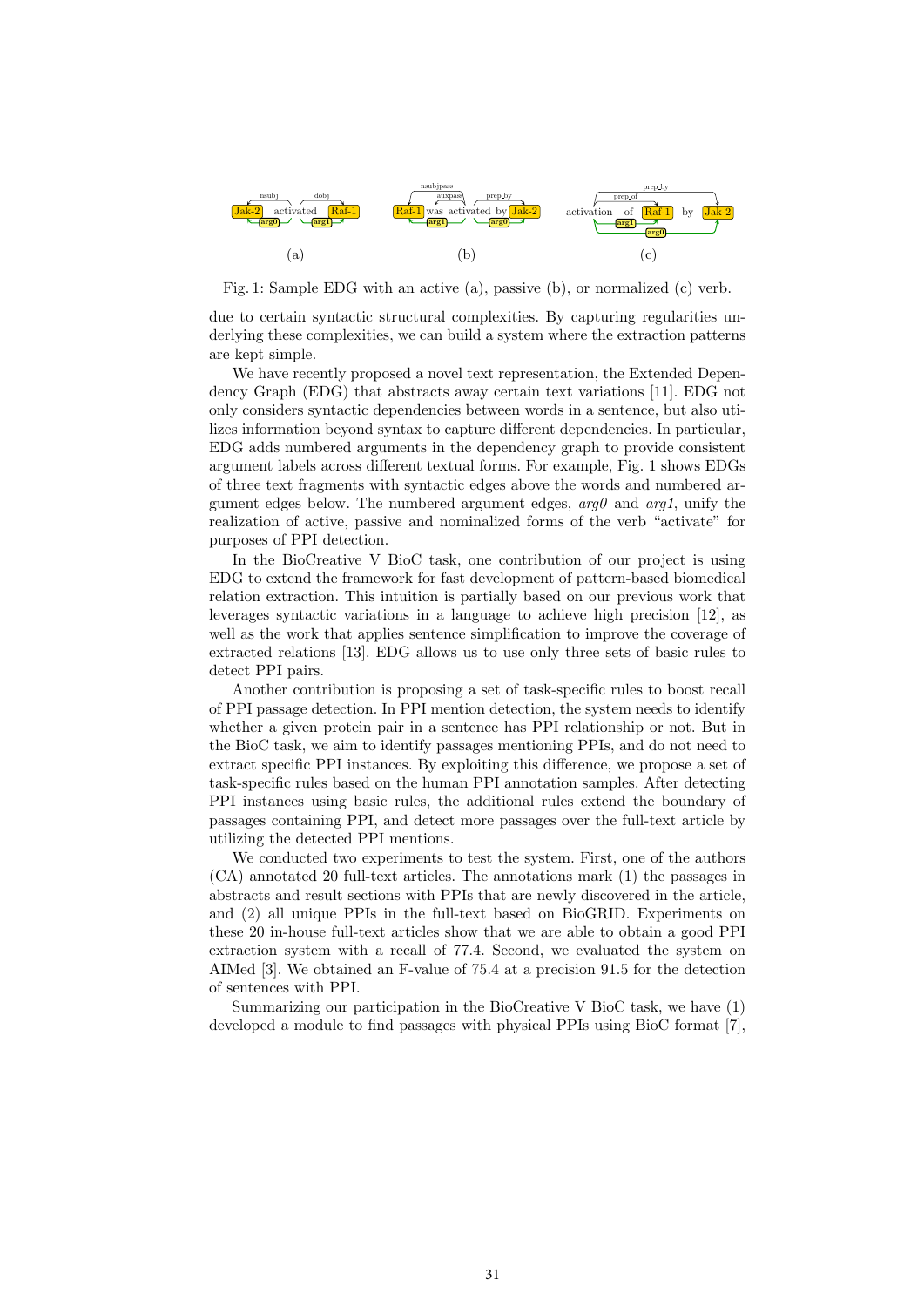(2) applied the module for full-text articles, and (3) integrated the module into the collaborative framework for the BioGRID annotation system. The input of our module are BioC documents with gene/protein named entity marked and the output is to add BioC annotation indicating which sentence or block of sentences contains PPIs. The final whole system proves that our system can be seamlessly added to the biocuration tool with little effort required for the integration.

# 2 Methods

## 2.1 Extended dependency graph

In this paper, we use EDG to represent the structure of the sentence [12]. The vertices in an EDG are labelled with information such as the text, part-of-speech, and lemma. If an entity mention spans multiple tokens in a sentence, we merge their corresponding vertices into one vertex.

EDG has two types of dependencies. The syntactic dependencies are obtained from CCProcessed dependencies output by applying Stanford dependencies converter [8] on a parse tree obtained by Bllip parser [4]. The other type of dependencies is the numbered arguments, whose idea is based on the guidelines of PropBank [2]. For the PPI detection task, we use only  $\alpha r \alpha \theta$  and  $\alpha r \alpha \theta$  in EDG.

To create  $arg\theta$  and  $arg1$  in EDG, we use different syntactic dependencies obtained from the Stanford typed dependencies. We also detect non-syntactic relations such as is-a, member-collection, and part-whole and propagate  $arg\theta$ and arg1 using these relations. More details of EDG construction can be found at [12].

#### 2.2 Basic predicate-argument rules

EDG abstracts away the syntactic variations in the sentence. Thus by using EDG, the number of rules to extract PPIs are greatly reduced. In our system, only three sets of rules are used. The list of different trigger words can be found at http://www.eecis.udel.edu/~ypeng/bc5bioc/support\_materials.html.

- 1. Protein  $\xleftarrow{arg0}$  PPI predicate trigger  $\xrightarrow{arg1}$  Protein
- 2. Protein  $\xleftarrow{arg0}$  PPI noun trigger  $\xrightarrow{arg0}$  Protein
- 3. Protein  $\xleftarrow{prep\_of}$  process trigger  $\xleftarrow{arg0}$  indirect trigger  $\xrightarrow{arg1}$  Protein

Rule 1 is a set of most basic and strict rules. We use PPI triggers (e.g., associate" and "bind") and post-transcriptional modification triggers (e.g., "acetylate" and "methylate") in the system. Because EDG has unified different forms of predicates in the vertices, we only need to list lemmas of triggers in the rules.

Rule 2 accounts for triggers that are not derived from verbs (e.g., "complex"). This rule matches the noun phrase such as "[X]<sub>protein</sub>-[X]<sub>protein</sub> complex".

Rule 3 accounts for indirect PPI triggers such as "block" and "mediate". Indirect trigger often indicates a biological process whose arguments are not proteins but some activities of proteins. In our system, the process triggers include "activity" and nominalization of PPI triggers whose suffixes are "-ion".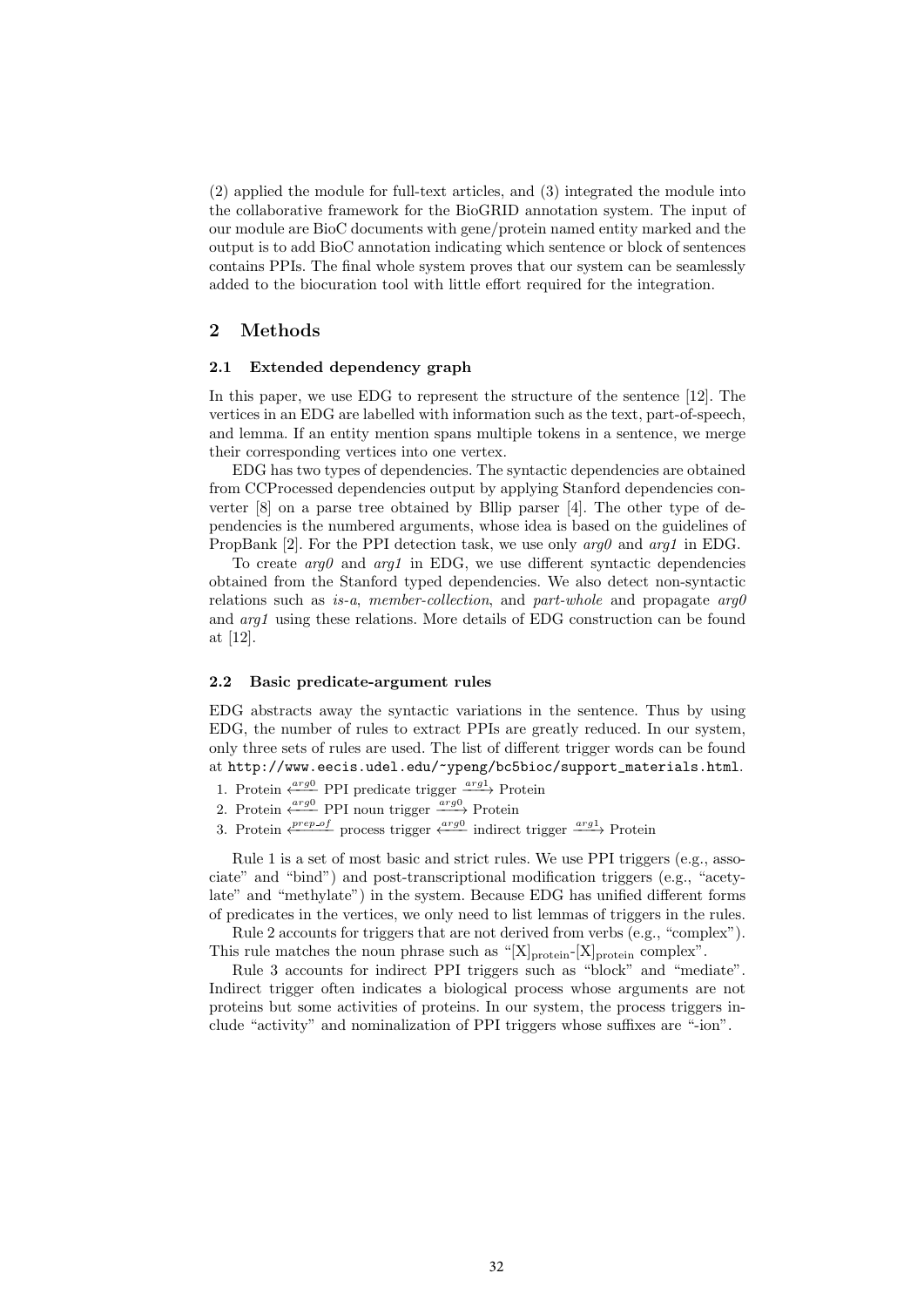To match the basic rules to EDG, we use the subgraph-matching algorithm [10]. For each rule, a subgraph is constructed. Both nodes and edges in the subgraph are predicates of EDG nodes and edges. The worse-case complexity of the subgraph-matching algorithm is  $O(n^2k^n)$  where n is the number of vertices in EDG and  $k$  is the vertex degree.

### 2.3 Non predicate-argument rules to increase the recall

So far, we have discussed EDG with basic rules to detect PPI interacting partners, and then select the corresponding sentences. To conform to the BioCreative V BioC task, we felt that other sentences that contain the detected protein pairs might also be the interest of biocurators. For example, if we know that "CP" and "Rpt1" interact elsewhere in PMID 19412160, then we would like to pick the sentences such as "In contrast, another group of Rpts, including Rpt1, Rpt2, and Rpt5, is proposed to initially assemble free of the CP in the BP1 complex" in the same document. However, the basic rules in previous section are insufficient in this case. To pick such sentences, the following two rules are applied when we find two proteins are known to interact somewhere in the document. It is noteworthy these rules only boost the recall of passages detection.

Experimental techniques with 2 proteins. To identify new PPIs, experiments are conducted and described in the paper. Such description will be captured by our system when both the experimental technique and two proteins are mentioned in the same sentence. In our system, we used 5 technique keywords: "2-hybrid", "BIFC", "cosedimentiation", "ITC", and "pulldown".

Extension with PPI triggers and 2 proteins. In some complicated sentences, the PPI triggers and two proteins are mentioned but there is no direct edge between trigger nodes and proteins in EDG. This is especially true when this sentence  $(S1)$  is followed by another sentence  $(S2)$  where the interaction between these two proteins has already been detected. The hypothesis is that the block of sentences is a continuation of the same topic. In such case, we combined S1 and S1 into one passage.

## 3 Evaluation and analysis

In the BioC task, 120 articles are provided for the annotation. Since there is no gold annotation, we randomly chose 20 articles as the test set. One of the authors (CA), who is an experienced biocurator, annotated the abstract and result sections. We chose result sections because they describe experimental results about PPI events. We also got the PPI information for these 20 articles from the BioGRID database. Note, BioGRID only marks PPIs in the articles, but does not identify the passages. Table 1 shows the recall of PPI passage detection. We did not report the precision because the curator only annotated part of the document and only identified the PPIs that are new in the document. Over the total 120 full-text articles, our system extracted 15,529 passages with PPI,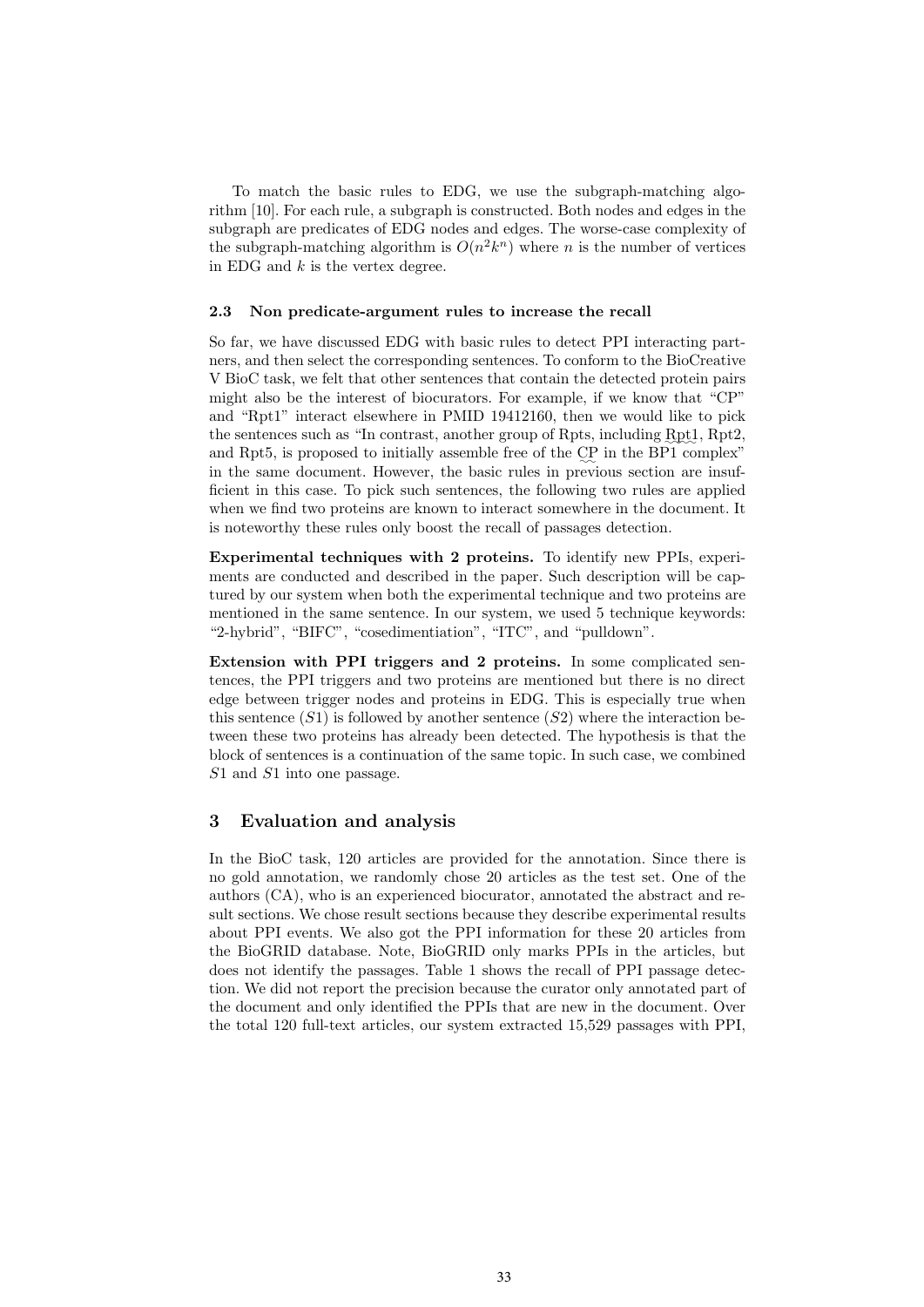Table 1: Recall on 20 in-house documents (only abstract and result sections).

| <b>Section</b> | Passages with PPI | Unique PPI by BioGRID |  |
|----------------|-------------------|-----------------------|--|
| Abstract       | 80.0              |                       |  |
| Results        | 77.6              |                       |  |
| Total          | 77.8              | 74.1                  |  |

among which 78.7% are from abstracts and result sections. The counts confirmed that both sections are most important to describe PPIs.

In the second experiment, we applied the relation extraction system on the AIMed corpus [3], which is commonly used in PPI extraction task and has been suggested by the task organizers as a training set (for machine learning systems). Table 2 reports two sets of performance metrics based on how we compare the system annotation with the gold standard. Both results were obtained by using only the basic rules (Section 2.2). The first row shows the performance of selecting sentences with PPI. We conducted this experiment because the BioC task is for PPI passage detection rather than the PPI instance detection. Likewise, we modified the AIMed annotations to indicate which sentence has the PPI. For the sentence selection task, we achieved a high precision of 91.5. The second row shows the performance of detecting PPI pairs, which is the traditional PPI extraction task, thus our results are comparable with other works. We obtained F-value of 62.8. It is noteworthy that we achieved these results by using just three basic rules, and the results are comparable with, although slightly lower than, those of the start-of-the-art systems. We believe that this suggests the advantages brought out by using EDG. In future, we will include more rules to improve the performance.

Table 2: Evaluation results on AIMed.

|              | TР | FP. |     |      |      | FN Prec. Recall F-value |
|--------------|----|-----|-----|------|------|-------------------------|
| Sentence 367 |    | -34 | 206 | 91.5 | 64.1 | 75.4                    |
| Instance 552 |    | 205 | 448 | 72.9 | 55.2 | 62.8                    |

## 4 Conclusion

In BioCreative V BioC task, we developed a PPI system to detect passages with PPIs in the full-text articles. By using the BioC format, the output of the system could be seamlessly added to the biocuration tool with little effort. In addition, we evaluated the PPI system on a set of 20 documents, for passages with PPIs, as well as the widely used AIMed corpus. Both experiments confirm that the system is able to achieve high recall for PPI passage detection (∼82 on 20 documents) and high precision (∼90 on AIMed).

The development of our system is based on the semantic dependencies between entities that is critical for either pattern-based or machine learning systems. We believe this information is not task-dependent and an enhanced understanding will contribute to developing systems for various relation extraction tasks, such as genetic interactions defined in BioGRID in this track.